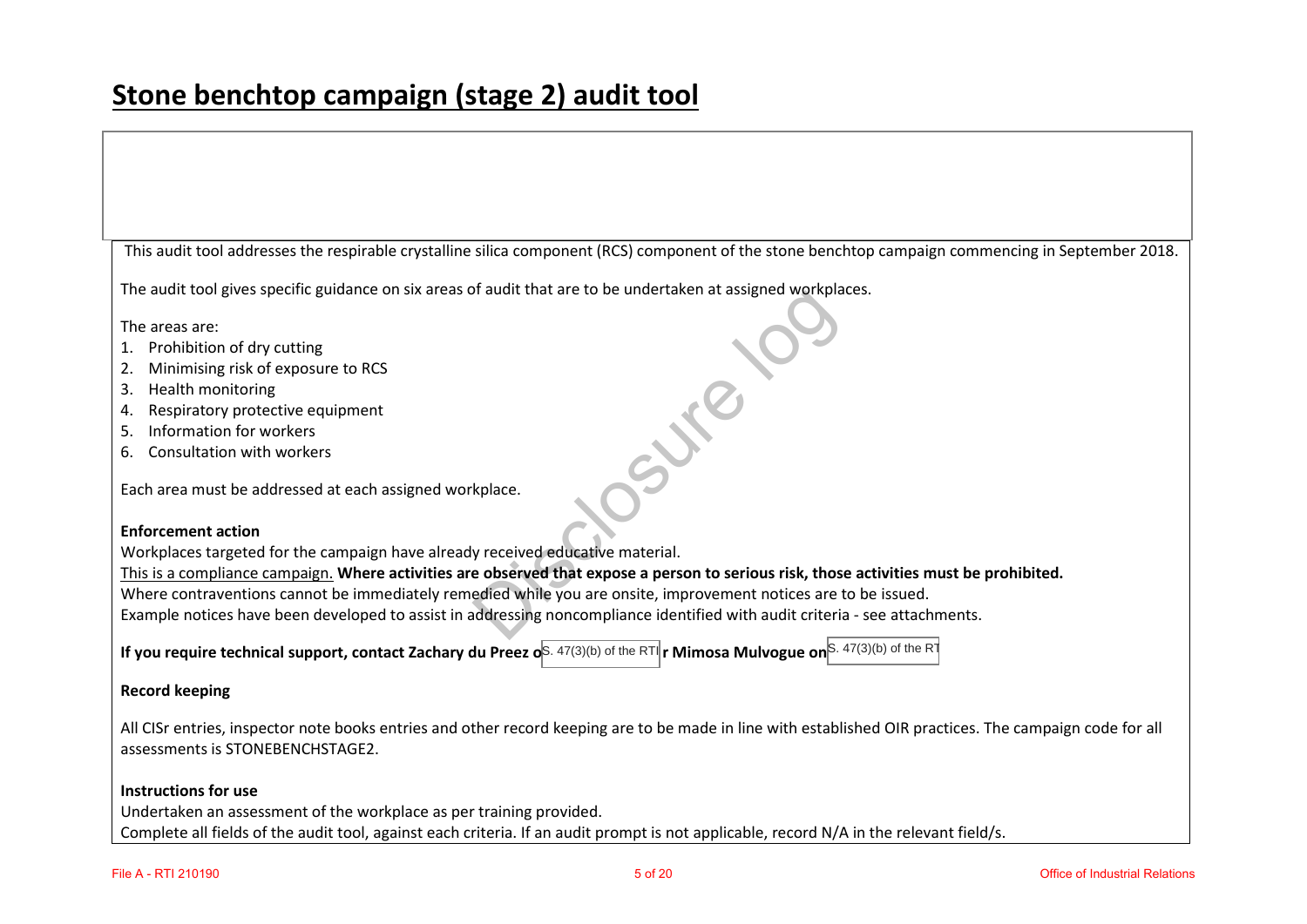| Audit criteria 1.                                                                                                                                                                                                                                                                                                |                                                                                                                          |  |  |  |
|------------------------------------------------------------------------------------------------------------------------------------------------------------------------------------------------------------------------------------------------------------------------------------------------------------------|--------------------------------------------------------------------------------------------------------------------------|--|--|--|
| Prohibition of dry cutting                                                                                                                                                                                                                                                                                       |                                                                                                                          |  |  |  |
| <b>IF THIS</b>                                                                                                                                                                                                                                                                                                   | <b>DO THIS</b>                                                                                                           |  |  |  |
| 1.1 Dry cutting, grinding or polishing is<br>No<br>Yes<br>observed                                                                                                                                                                                                                                               | IF YES - Oral direction prohibiting dry cutting activity. See model prohibition notice for dry<br>cutting (attachment 1) |  |  |  |
| Guidance for inspectors                                                                                                                                                                                                                                                                                          |                                                                                                                          |  |  |  |
| Make sure for all processes observed:<br>LEV or water suppression is used                                                                                                                                                                                                                                        |                                                                                                                          |  |  |  |
| <b>Notes</b><br>PCBU is currently wet cutting, grinding and polishing but has done air monitoring and is switching over to LEV system in the<br>future. I liased that information with Zachary Dupreez.                                                                                                          |                                                                                                                          |  |  |  |
| 1.2 Evidence is obtained from any person<br>IF YES - Oral direction prohibiting dry cutting activity. See model prohibition notice for dry<br>No<br><u>Yes</u><br>$\checkmark$<br>cutting (attachment 1)<br>that dry cutting occurs at the workplace                                                             |                                                                                                                          |  |  |  |
| Guidance for inspectors<br>Ask the PCBU or workers if all tasks are completed with LEV or water suppression<br>Even minor or one off fabrication tasks at the workshop or on site need to be conducted with LEV or water suppression, no exceptions.                                                             |                                                                                                                          |  |  |  |
| <b>Notes</b>                                                                                                                                                                                                                                                                                                     |                                                                                                                          |  |  |  |
| Not at this stage - i did send guide to LEV to PCBU                                                                                                                                                                                                                                                              |                                                                                                                          |  |  |  |
| Monitoring and escalation for Audit Criteria 1                                                                                                                                                                                                                                                                   |                                                                                                                          |  |  |  |
| If a prohibition notice is issued the inspector should ensure that at unannounced visits occur to determine if the notice is being complied with. The<br>inspector should also ensure the notice is displayed. Any non-compliance with the prohibition notice must be escalated for comprehensive investigation. |                                                                                                                          |  |  |  |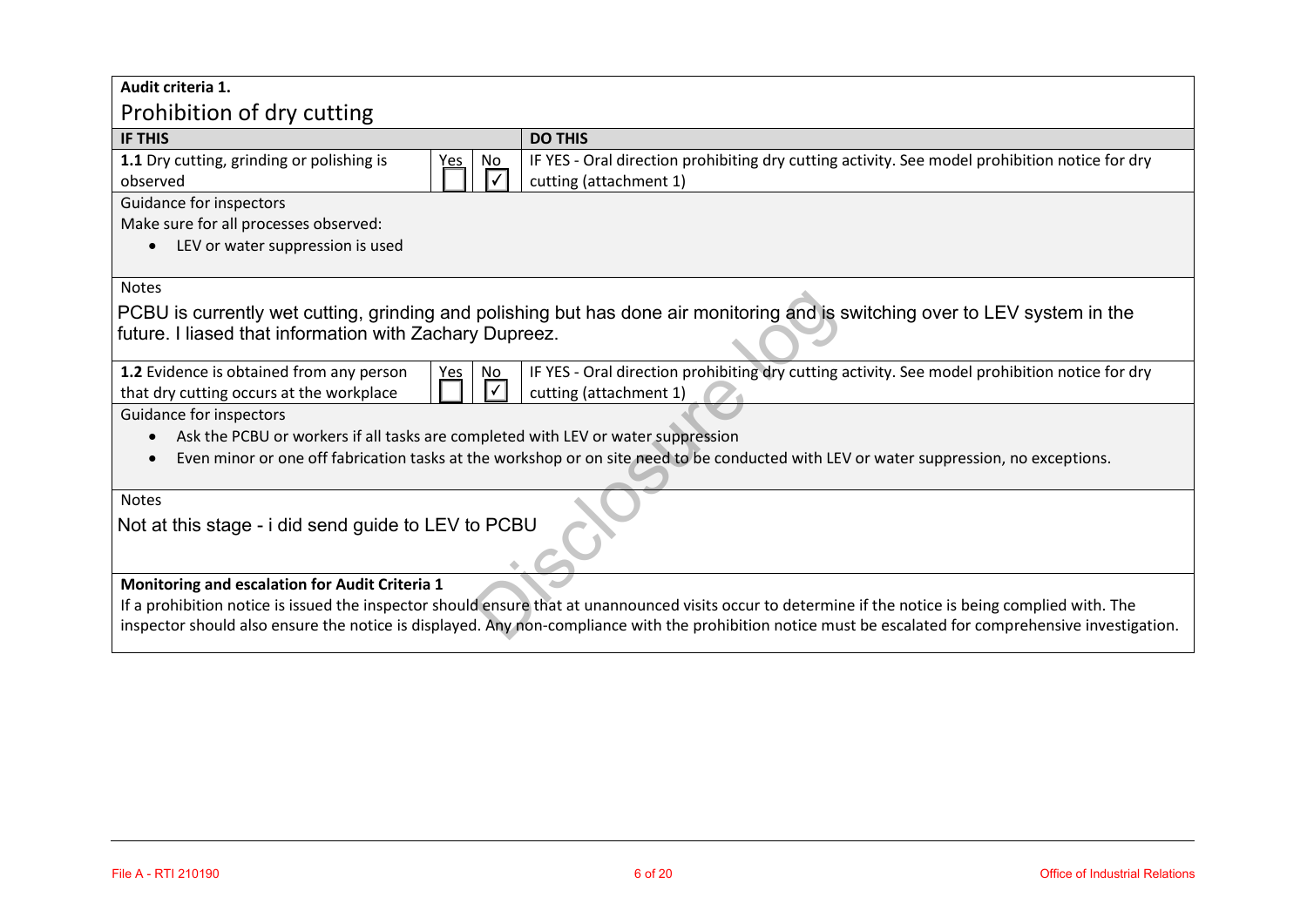# **Audit criteria 2.**  Minimising exposure to RCS

| <b>Nunimising exposure to RCS</b>                                                                                                                                                                                                                                                                                                                                                                                                                                                                                                                                                                                                                                                                                                                                                                                                                                                                                                                                                                    |                                      |                                                                                                                                                                                                                                  |  |  |  |
|------------------------------------------------------------------------------------------------------------------------------------------------------------------------------------------------------------------------------------------------------------------------------------------------------------------------------------------------------------------------------------------------------------------------------------------------------------------------------------------------------------------------------------------------------------------------------------------------------------------------------------------------------------------------------------------------------------------------------------------------------------------------------------------------------------------------------------------------------------------------------------------------------------------------------------------------------------------------------------------------------|--------------------------------------|----------------------------------------------------------------------------------------------------------------------------------------------------------------------------------------------------------------------------------|--|--|--|
| <b>IF THIS</b>                                                                                                                                                                                                                                                                                                                                                                                                                                                                                                                                                                                                                                                                                                                                                                                                                                                                                                                                                                                       |                                      | <b>DO THIS</b>                                                                                                                                                                                                                   |  |  |  |
| 2.1 Water suppression is used and is<br>adequately managing dust risks                                                                                                                                                                                                                                                                                                                                                                                                                                                                                                                                                                                                                                                                                                                                                                                                                                                                                                                               | <u>No</u><br>es.                     | IF NO - Oral direction prohibiting activity. See model prohibition notice (attachment 1) and<br>issue improvement notice for water suppression (attachment 2).                                                                   |  |  |  |
| Guidance for inspectors -<br>Bridge saws are fitted with water attachments.<br>Tools and machinery used have been specifically designed for use<br>Water suppressed routers, water jet cutters or bridge saws are<br>with water attachments (check all electrical grinders, polishers and<br>used to complete sink and stovetop cut outs.<br>drills if they are water supressed)<br>Hand-held angle grinders are fitted with water feeds to deliver<br>An adequate number of water feeds are directed at the material<br>water to the cutting disc and point of contact with the stone.<br>$\bullet$<br>and/or tool to prevent visible dust during the process.<br>Wet-edge milling machines or polishing machines are water<br>Adequate water pressure is maintained to make sure water is<br>supressed.<br>$\bullet$<br>reaching the material and/or tool.<br>Polishers have a centre water feed.<br>Adequate guards, plastic flaps or brush guards are used on<br>suppressed tools and machinery. |                                      |                                                                                                                                                                                                                                  |  |  |  |
| <b>Notes</b><br>observed and photographed a RUBI DU-200-BL wet saw with no guard to suppress the water from the cutting of the artificial stone giving<br>rise to the risk of spraying water contaminated with RCS into the air. I issued an improvement notice.                                                                                                                                                                                                                                                                                                                                                                                                                                                                                                                                                                                                                                                                                                                                     |                                      |                                                                                                                                                                                                                                  |  |  |  |
| 2.2 LEV is used but and is adequately<br>managing dust risks                                                                                                                                                                                                                                                                                                                                                                                                                                                                                                                                                                                                                                                                                                                                                                                                                                                                                                                                         | Yes<br>No<br>$\overline{\checkmark}$ | IF NO - Oral direction prohibiting dry cutting activity. See model prohibition notice for dry<br>cutting (attachment 1) and issue improvement notice for LEV (attachment 3).                                                     |  |  |  |
| Guidance for inspectors -<br>Tools and machinery have been specifically designed for local exhaust ventilation attachments.<br>Hand tools (for example drills, circular saws, grinders) are equipped with a shroud and a H class rated vacuum with a high efficiency particulate air<br>$\bullet$<br>(HEPA) filter.<br>Install fixed, portable or flexible capturing hoods to capture dust are at or very close to the point of generation.<br>$\bullet$                                                                                                                                                                                                                                                                                                                                                                                                                                                                                                                                             |                                      |                                                                                                                                                                                                                                  |  |  |  |
| <b>Notes</b><br>N/A at this stage.                                                                                                                                                                                                                                                                                                                                                                                                                                                                                                                                                                                                                                                                                                                                                                                                                                                                                                                                                                   |                                      |                                                                                                                                                                                                                                  |  |  |  |
| 2.3 Workers are isolated from dust<br>generating process                                                                                                                                                                                                                                                                                                                                                                                                                                                                                                                                                                                                                                                                                                                                                                                                                                                                                                                                             | No<br>Yes                            | IF NO - One improvement notice for each contravention should be issued. See model<br>improvement notice for isolation (attachment four).<br>Multiple deficiencies within the same control may be accommodated on the one notice. |  |  |  |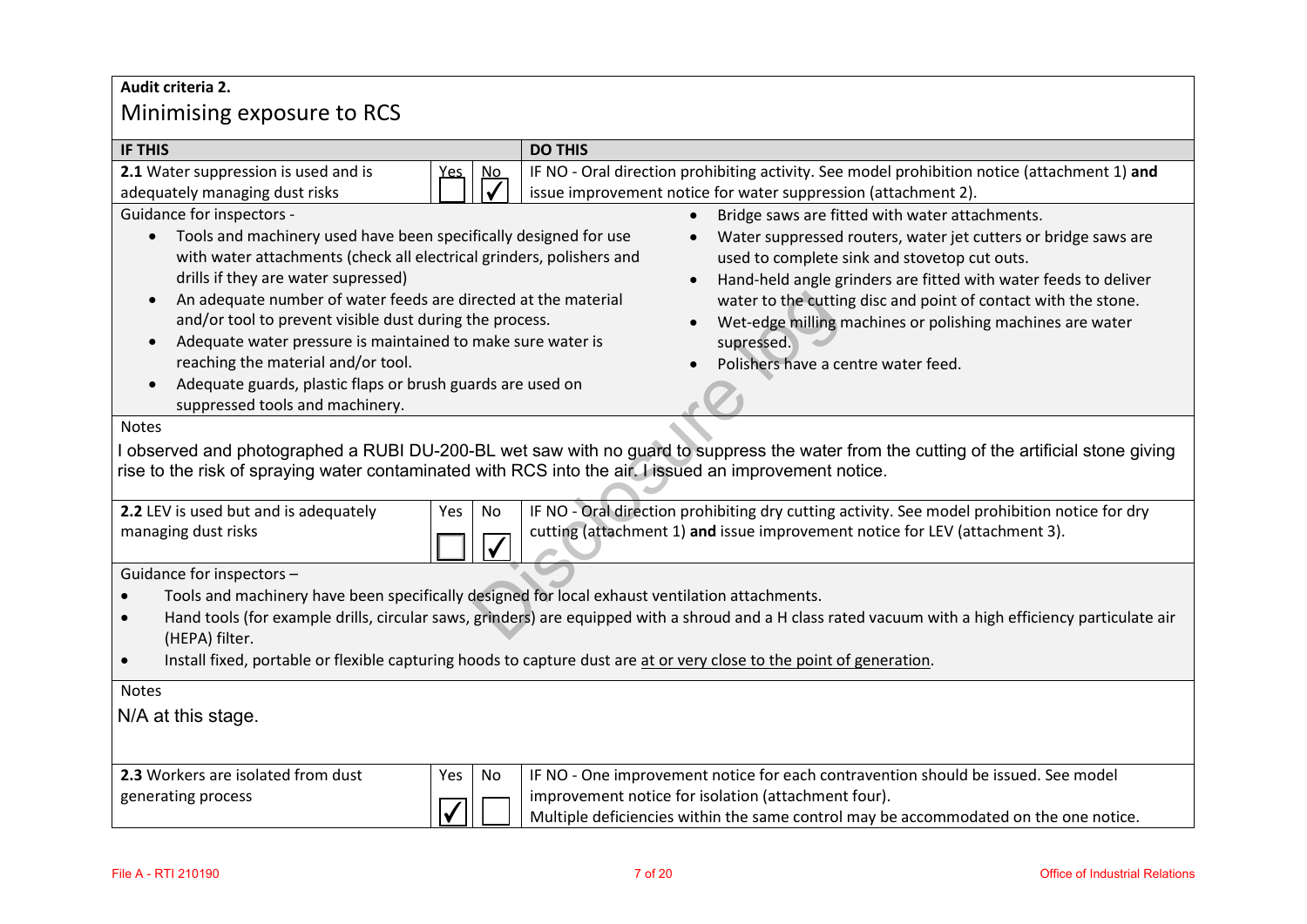Guidance for inspectors –

- $\bullet$ Water mist created by workers or machinery is observed moving into other work areas or towards other workers.
- $\bullet$ Workers are not provided a separate room or area away from the fabrication area for food preparation and dining.

#### Notes

did not observe any mist moving into other work areas. Workers are provided another room to eat their meals.

| 2.4 Adequate ventilation is provided for | Yes No | IF NO - One improvement notice for each contravention should be issued. See model    |
|------------------------------------------|--------|--------------------------------------------------------------------------------------|
| workers                                  |        | I improvement notice for ventilation (attachment five).                              |
|                                          |        | Multiple deficiencies within the same control may be accommodated on the one notice. |

#### Notes

|                                                                                                          |     |                          | mailipic achielencies within the same control may be accommodated on the one notice.          |
|----------------------------------------------------------------------------------------------------------|-----|--------------------------|-----------------------------------------------------------------------------------------------|
| Guidance for inspectors -                                                                                |     |                          |                                                                                               |
| There is good natural or mechanical ventilation.<br>$\bullet$                                            |     |                          |                                                                                               |
| <b>Notes</b>                                                                                             |     |                          |                                                                                               |
| Two large roller doors are left open during operational business hours.                                  |     |                          |                                                                                               |
| 2.5 Cleaning and housekeeping is adequate                                                                | Yes | No.                      | IF NO - One improvement notice for each contravention should be issued. See model             |
|                                                                                                          |     |                          | improvement notice for cleaning (attachment six).                                             |
|                                                                                                          |     | $\overline{\mathcal{U}}$ | Multiple deficiencies within the same control may be accommodated on the one notice.          |
| Guidance for inspectors -                                                                                |     |                          |                                                                                               |
| Check there is a dedicated cleaning regime in place. It should have the elements identified in training. |     |                          |                                                                                               |
| These include;                                                                                           |     |                          |                                                                                               |
| Must be done daily<br>$\bullet$                                                                          |     |                          |                                                                                               |
|                                                                                                          |     |                          | Must be done by low pressure water, wet sweeping or a H class rated vacuum with a HEPA filter |

- Must be done daily
- $\bullet$ Must be done by low pressure water, wet sweeping or a H class rated vacuum with a HEPA filter
- $\bullet$ Floors, walls and all surfaces must be cleaned
- $\bullet$ Dry sweeping and compressed air must be prohibited

#### Notes

PCBU has <sup>a</sup> full time cleaner staff member, workplace is cleaned at the end of each day using low pressure hose.

I observed and photographed the office and lunch room area where workers and others access. RCS dust was observed on

the counter tops and other horizontal surfaces and there was no evidence of an adequate cleaning regime in place. I issued an improvement notice.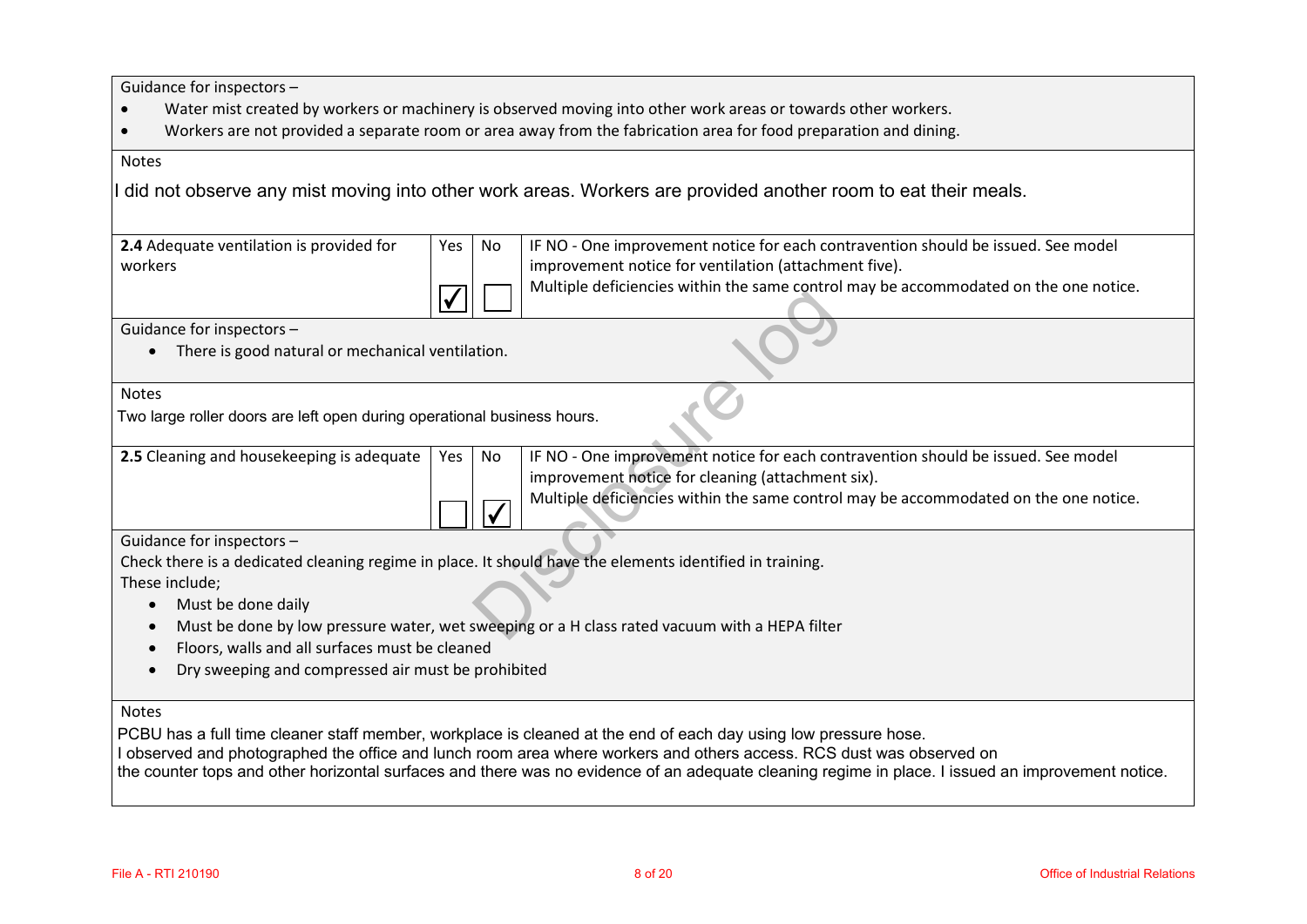| 2.6 Wet dust and slurry is managed | Yes I | No. | IF NO - One improvement notice for each contravention should be issued. See model    |
|------------------------------------|-------|-----|--------------------------------------------------------------------------------------|
| managed                            |       |     | improvement notice for wet dust management (attachment seven).                       |
|                                    |       |     | Multiple deficiencies within the same control may be accommodated on the one notice. |
|                                    |       |     |                                                                                      |

#### Guidance for inspectors –

This measure is related to cleaning however is aimed at preventing dust build-up following the drying of dust containing water. Check for the following indicators of poor housekeeping:

- Dry dusty floors
- $\bullet$  Uncontrolled water spray from tools and equipment by either:
	- o not using guards, plastic flaps, brush guarding or
	- o damaged or missing flaps or guarding on machinery or equipment
- Water spray of one process discharging into adjacent work areas
- $\bullet$ Water pooling and on the floor and being allowed to dry
- $\bullet$ Stone sludge building up and clogging drains

#### Notes

 $\bullet$ 

The full time cleaner hoses the slurry into the grate and down into the pit and it goes through <sup>a</sup> flotation pump and gets filtered through bags. The bags are then dumped sealed into the waste bins. Sh guarding or<br>
ing on machinery or equipment<br>
o adjacent work areas<br>
Illowed to dry<br>
Illowed to dry<br>
Is<br>
ne grate and down into the pit and it goes thro<br>
sealed into the waste bins.<br>
Dustandance at the workplace or otherw

#### **Monitoring and escalation for Audit Criteria 2.**

Shortly after the compliance date assess (whether by attendance at the workplace or otherwise) that the deficiencies identified have been remedied and the steps that were required to be taken have been taken.

Obtain sufficient evidence to demonstrate that the contravention has been remedied. Where compliance has not been achieved escalate the matter to the Project co-ordinator.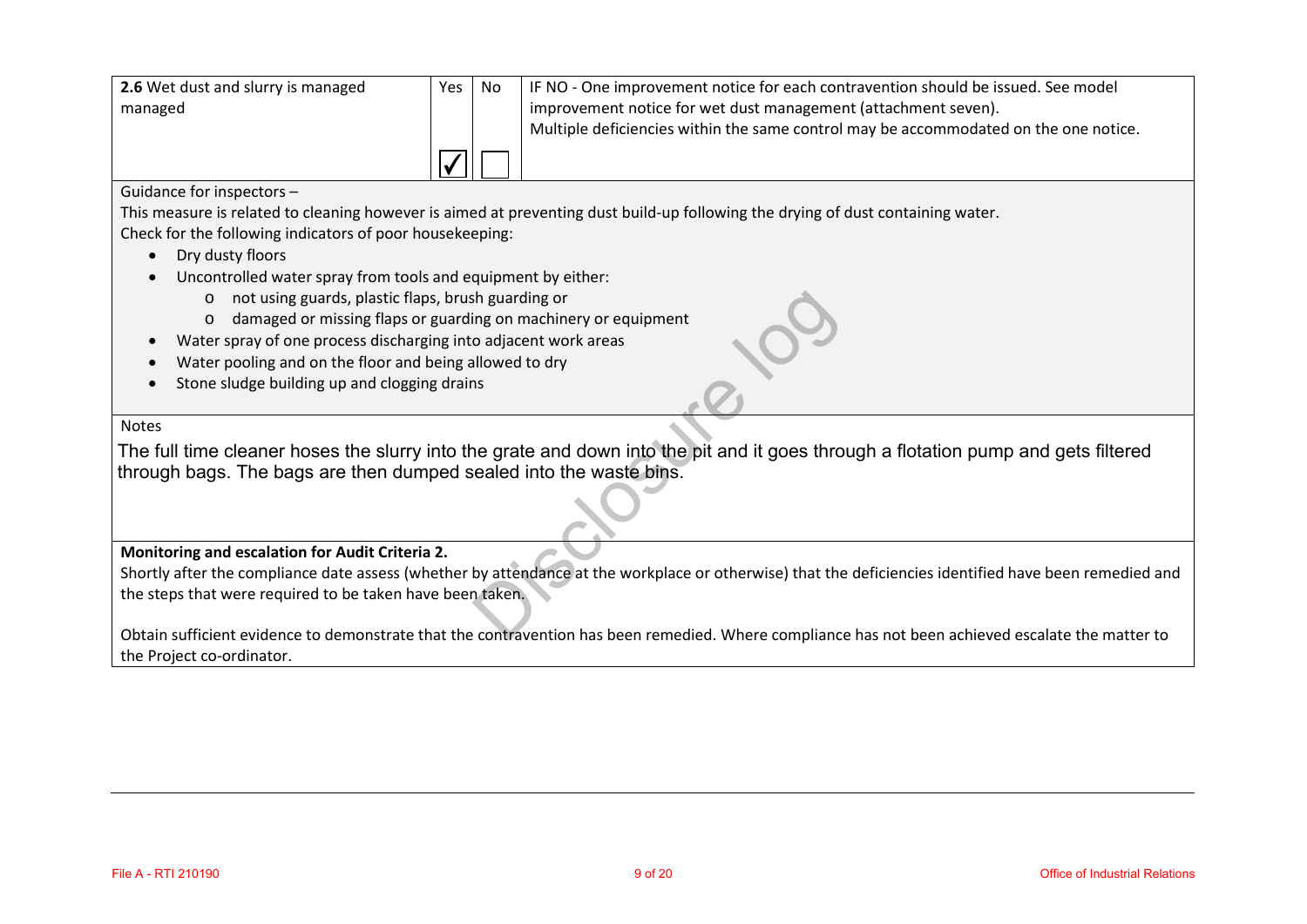### **Audit criteria 3.**

## Health monitoring

| <b>IF THIS</b>                                   |          | <b>DO THIS</b>                                                                     |
|--------------------------------------------------|----------|------------------------------------------------------------------------------------|
| <b>3.1</b> Health monitoring is being undertaken | Yes   No | IF NO - One Improvement notice for health monitoring (see attachment eight).       |
| for each worker exposed to RCS.                  |          | Allow 8 weeks for compliance - Medical appointments may take some time to arrange. |

Inspector guidance –

- $\bullet$ For the health monitoring requirements and standards see the industry guidance pack.
- $\bullet$ If health monitoring has been undertaken (or is purported to have been undertaken) then the enforcement action should NOT be taken.
- $\bullet$ Contact the Project Co-ordinator for further advice on how to assess whether the health monitoring is acceptable.

#### Notes

PCBU has contacted workcover and has organised for his workers to get their health monitoring done.

#### **Monitoring and Escalation for Audit Criteria 3.**

Shortly after the compliance date assess (whether by attendance at the workplace or otherwise) that the following steps towards health monitoring have been taken. The long compliance time allowed in the notice is so that this can be achieved by the PCBU.

- $\bullet$ A worker has attended for the initial medical examination with the health practitioner undertaking the health monitoring.
- The health practitioner is either (1) from the list of occupational physicians or (2) the PCBU has supplied evidence that the practitioner is experienced in health monitoring. In a divide on how to assess whether the health monitory and set their health monitory and set their vertex to get their health monitory attendance at the workplace or otherwise) that the health enotice is so that this can

If the above is not demonstrated the improvement notice has not been complied with. The non-compliance must be escalated for comprehensive investigation with a view to prosecution. The referral should be made within two weeks of identification of non-compliance and in accordance with the referral protocol.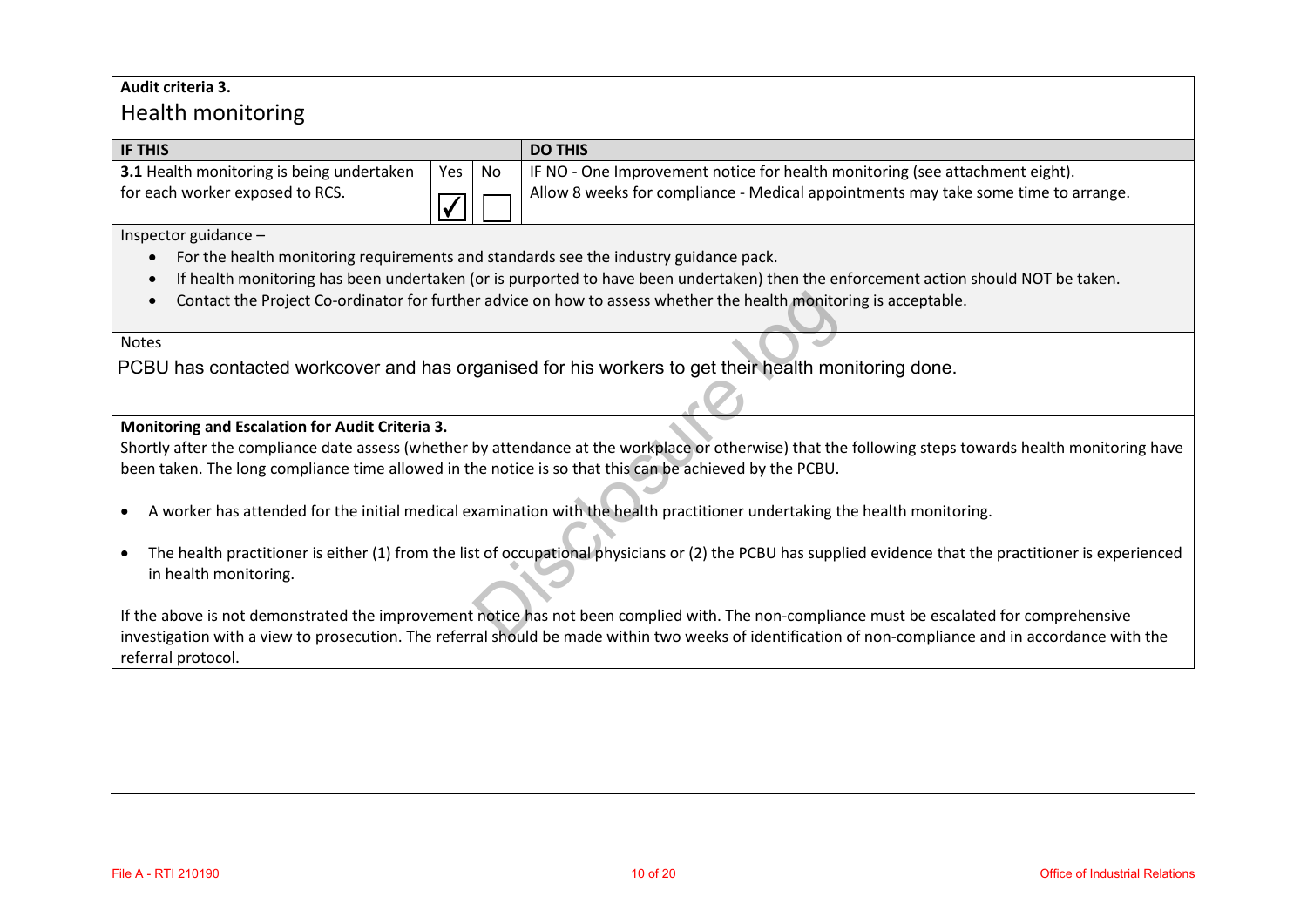## **Audit criteria 4.**  Respiratory Protective Equipment

| <b>IF THIS</b>                                                                                                                                         |                  | <b>DO THIS</b>                                                                                                                    |  |  |
|--------------------------------------------------------------------------------------------------------------------------------------------------------|------------------|-----------------------------------------------------------------------------------------------------------------------------------|--|--|
| 4.1 For each worker working within the                                                                                                                 | No<br>Yes        | IF NO - One Improvement notice for provision. See model notice (attachment nine).                                                 |  |  |
| RCS containing workshop:                                                                                                                               |                  | One Improvement notice for fit test. See model notice (attachment ten).                                                           |  |  |
| Each worker has suitable RPE                                                                                                                           |                  |                                                                                                                                   |  |  |
| Each worker has a certificate of fit test.<br>$\bullet$                                                                                                |                  |                                                                                                                                   |  |  |
| Inspector guidance -                                                                                                                                   |                  |                                                                                                                                   |  |  |
| Suitable RPE is supplied.                                                                                                                              |                  |                                                                                                                                   |  |  |
| at least a half face respirator with a P1 or P2 filter is provided to workers<br>$\circ$                                                               |                  |                                                                                                                                   |  |  |
| the respirator provided notes compliance with AS1716<br>$\circ$                                                                                        |                  |                                                                                                                                   |  |  |
|                                                                                                                                                        |                  | Each worker must have been fit tested. Evidence may be a certificate of fit test, fit test report or fit test card.               |  |  |
|                                                                                                                                                        |                  |                                                                                                                                   |  |  |
| <b>Notes</b>                                                                                                                                           |                  |                                                                                                                                   |  |  |
|                                                                                                                                                        |                  | PCBU has used Environmental Health Solutions to air monitor and they are only 0.02 in concentration for silica and do not require |  |  |
| RPE.                                                                                                                                                   |                  |                                                                                                                                   |  |  |
|                                                                                                                                                        |                  |                                                                                                                                   |  |  |
| 4.2 For the workplace, a system exists for:                                                                                                            | Yes<br><b>No</b> | IF NO - One Improvement notice for maintenance. See model notice (attachment eleven).                                             |  |  |
| Maintaining, repairing and replacing of                                                                                                                |                  |                                                                                                                                   |  |  |
| <b>RPE</b>                                                                                                                                             |                  |                                                                                                                                   |  |  |
| Ensuring workers wear RPE at all times<br>$\bullet$                                                                                                    |                  |                                                                                                                                   |  |  |
| whilst in workshop                                                                                                                                     |                  |                                                                                                                                   |  |  |
| Inspector guidance -                                                                                                                                   |                  |                                                                                                                                   |  |  |
| Workers must wear RPE at all times when fabricating bench tops (includes any cutting, grinding or polishing work and cleaning)                         |                  |                                                                                                                                   |  |  |
| RPE must be maintained, repaired and replaced as necessary. The PCBU has not discharged their duty if they do not have a system in place.<br>$\bullet$ |                  |                                                                                                                                   |  |  |
| Check to see if workers are wearing broken or damaged RPE<br>$\circ$                                                                                   |                  |                                                                                                                                   |  |  |
| Request copies of invoices or receipts for RPE repairs<br>$\circ$                                                                                      |                  |                                                                                                                                   |  |  |
| Talk to workers about what they do with damaged RPE<br>$\circ$                                                                                         |                  |                                                                                                                                   |  |  |
| If disposable respirators are used make sure they are replaced at least daily<br>$\circ$                                                               |                  |                                                                                                                                   |  |  |
| Ask workers about cleaning and storage of RPE at the end of each shift<br>$\circ$                                                                      |                  |                                                                                                                                   |  |  |
|                                                                                                                                                        |                  |                                                                                                                                   |  |  |
| <b>Notes</b>                                                                                                                                           |                  |                                                                                                                                   |  |  |
| PCBU does not use RPE.                                                                                                                                 |                  |                                                                                                                                   |  |  |
|                                                                                                                                                        |                  |                                                                                                                                   |  |  |
|                                                                                                                                                        |                  |                                                                                                                                   |  |  |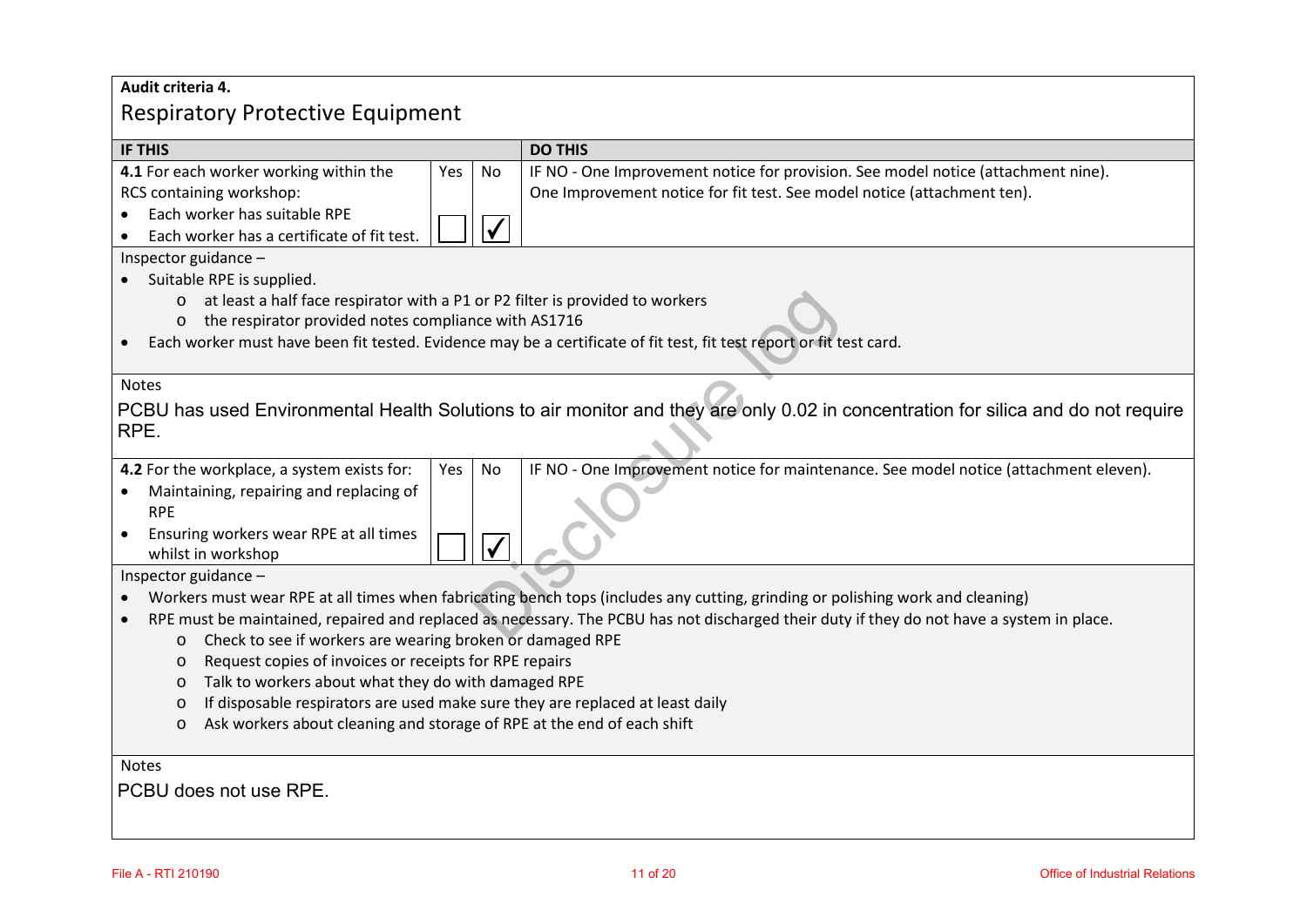### **Monitoring and Escalation for Audit Criteria 4.**

Shortly after the compliance date assess (whether by attendance at the workplace or otherwise) specifically check the following.

- Suitable RPE has been supplied to all workers
- $\bullet$ Each worker has a certificate of fit test
- $\bullet$ The PCBU requires the use of RPE at all times when in workshop
- The PCBU has a RPE maintenance regime in place

| Audit criteria 5.                                                                                                                |    |                                                                                           |  |
|----------------------------------------------------------------------------------------------------------------------------------|----|-------------------------------------------------------------------------------------------|--|
| Information for workers                                                                                                          |    |                                                                                           |  |
| IF THIS                                                                                                                          |    | <b>DO THIS</b>                                                                            |  |
| 5.1 The PCBU has provided information to<br>Yes                                                                                  | No | IF NO - One Improvement notice for provision of information. See model notice (attachment |  |
| workers who are exposed to RCS, about                                                                                            |    | twelve).                                                                                  |  |
| the risk of exposure to RCS.                                                                                                     |    |                                                                                           |  |
| Inspector guidance $-$                                                                                                           |    |                                                                                           |  |
| Ascertain whether the information supplied at least meets the information contained in the industry guide.                       |    |                                                                                           |  |
| <b>Notes</b>                                                                                                                     |    |                                                                                           |  |
| PCBU has conducted toolbox talk with workers and showed workers the safety alerts and discussed air monitoring test results.     |    |                                                                                           |  |
| Monitoring and Escalation for Audit Criteria 5.                                                                                  |    |                                                                                           |  |
| Shortly after the compliance date assess (whether by attendance at the workplace or otherwise) specifically check the following; |    |                                                                                           |  |
| Workers have been provided with a copy of the industry guide at a minimum.                                                       |    |                                                                                           |  |